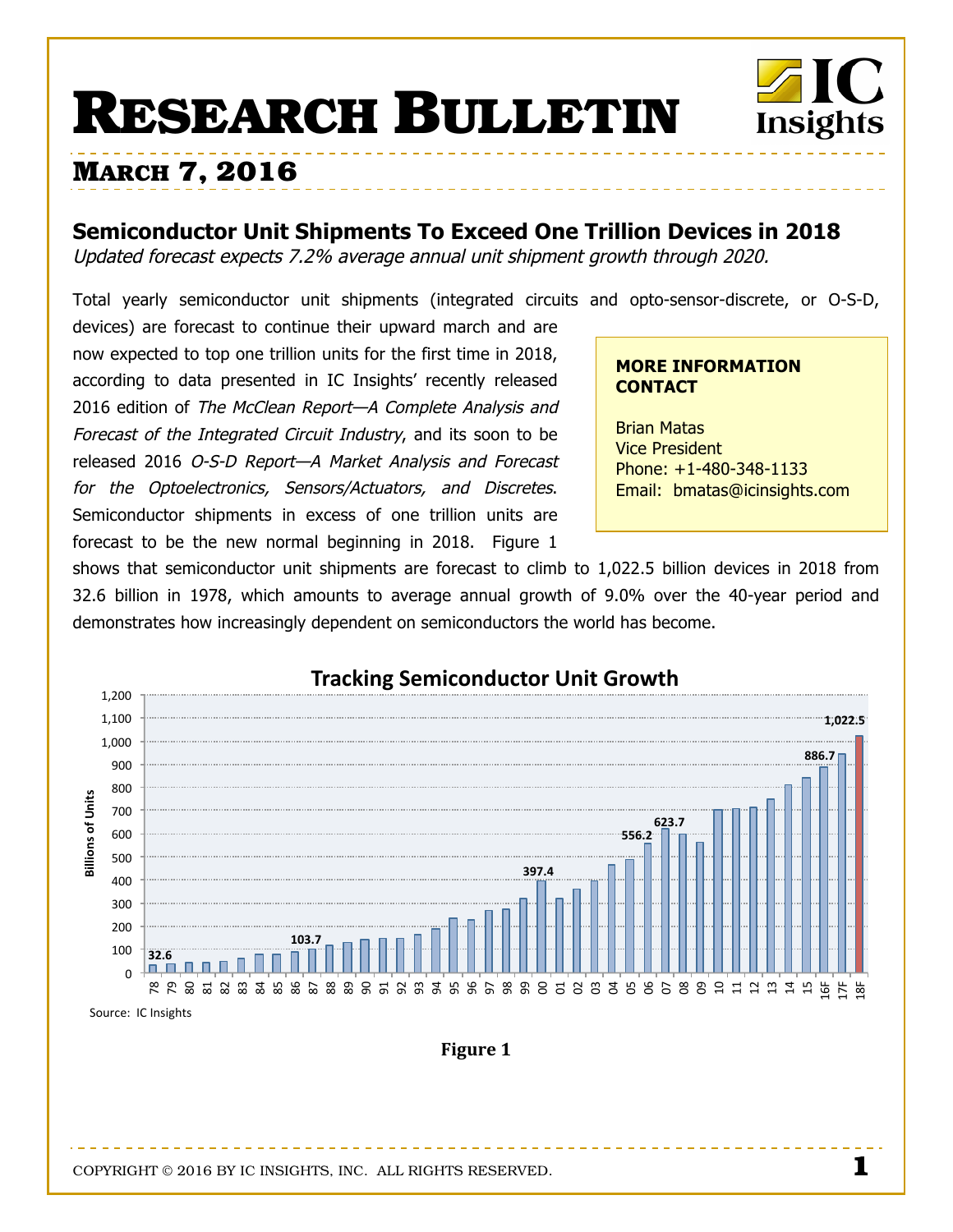The largest annual increase in semiconductor unit growth during the timespan shown was 34% in 1984; the biggest decline was 19% in 2001 following the dot-com bust. The global financial meltdown and ensuing recession caused semiconductor shipments to fall in both 2008 and 2009, the only time the industry has experienced consecutive years in which unit shipments declined. Semiconductor unit growth then surged 25% in 2010, the second-highest growth rate since 1978.

The percentage split of IC and O-S-D devices within total semiconductor units has remained fairly steady despite advances in integrated circuit technology and the blending of functions to reduce chip count within systems. In 1980, O-S-D devices accounted for 78% of semiconductor units and ICs represented 22%. Thirty-five years later in 2015, O-S-D devices accounted for 72% of total semiconductor units, compared to 28% for ICs (Figure 2).



| ווסו<br>П |
|-----------|
|-----------|

From one year to the next year—and usually depending on the must-have electronic system or product in the market at the time—different semiconductor products emerge to experience the strongest unit shipment growth. Figure 3 shows IC Insights' forecast of the O-S-D and IC product categories with largest unit growth rates forecast for 2016. Semiconductors showing the strongest unit growth are essential building-block components in smartphones, new automotive electronics systems, and within systems that are helping to build out of Internet of Things. More about these semiconductor products and end-use applications are included in IC Insights' McClean Report and O-S-D Report.